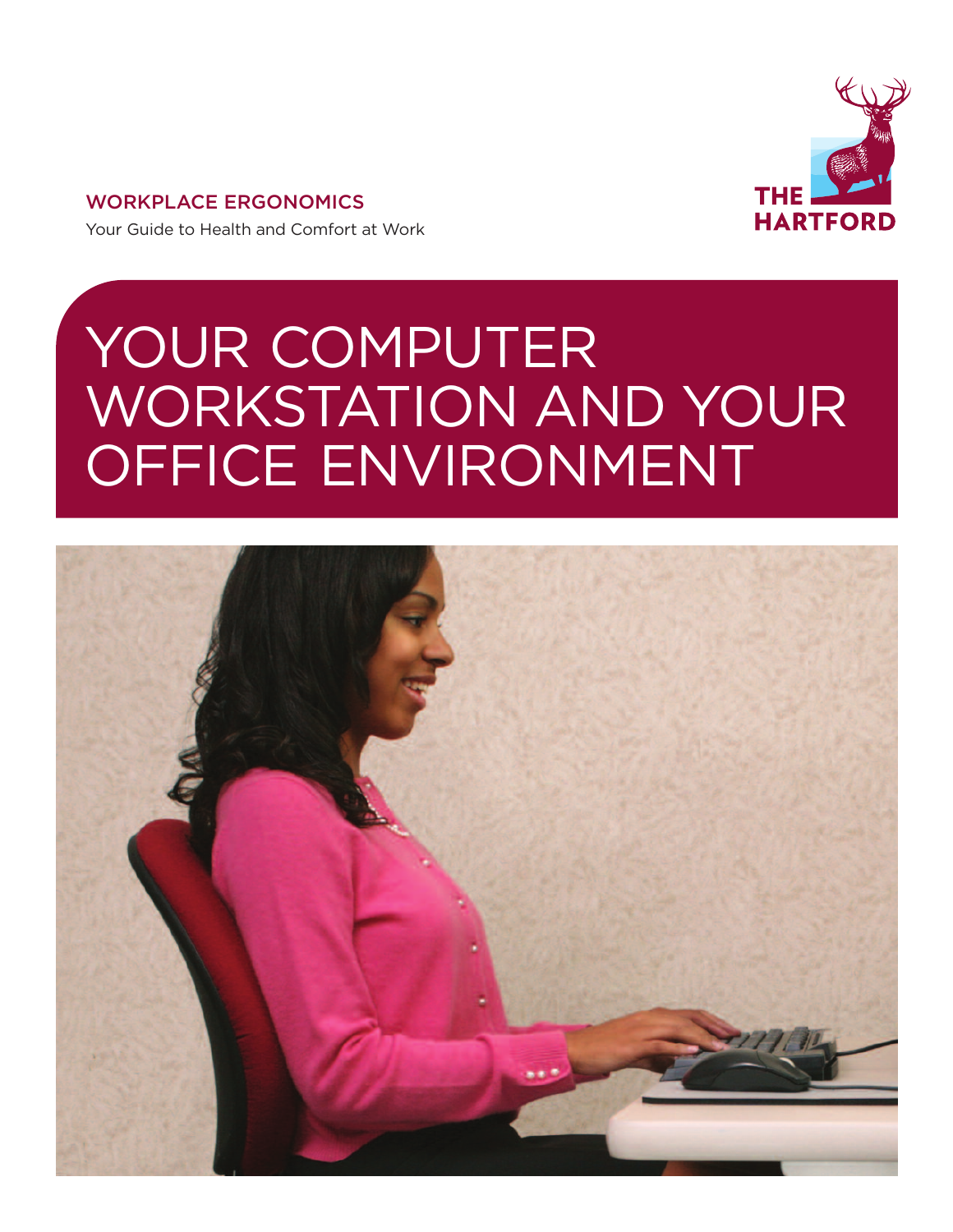## **CAN YOU ANSWER THESE SELF-HELP QUESTIONS?**

- *• How do you adjust your chair for good posture and comfort?*
- *• How do you position your screen to reduce glare?*
- *• How do you adjust the brightness and contrast to improve the clarity of the characters on your screen?*
- *• Do you remember to take your breaks, stretch and change your position during the day?*
- *• Do you routinely clear your workstation of clutter?*
- *• What workstation exercises do you perform regularly?*

*Read on to learn how to make yourself more comfortable at work. See page 6 for additional self-help questions.*

Each individual is a natural biological system. We can perform our jobs only to the extent that our muscles, nerves, joints and blood circulation will allow. There are functions we can do efficiently and others for which we are limited. Knowing those limits relates directly to how well we perform at work. Making our working conditions fit our human capability is called ergonomics.

Today we face expanding levels of technology and many new tools. The computer is a widespread information management tool. Chances are you spend a good part of the day at a computer workstation.

The way you manage and arrange your work-station affects your productivity and comfort. This booklet is designed to help you use some basic guidelines and techniques to enhance your work routine. Adjusting your workstation, sitting with good posture, taking short scheduled rest periods, alternating tasks and doing simple exercises can make a significant difference in the way you feel.

## Your Computer Workstation and Your Office Environment

Your workstation is located within your work environment. Since you have the most control over your workstation, we will start there.

#### Your Workstation

A well-arranged workstation can enhance your productivity and comfort. Good posture and arm positioning will help you perform tasks.

You need to take full advantage of adjustable equipment features. Discomfort may occur if these adjustments do not meet your needs. Therefore, your workstation needs to be designed to fit you.

You should be able to easily reach frequently used items whether you are sitting or standing. Your reach for routine tasks should not be over-extended. Unwieldy items, such as heavy manuals, or continually used service aids, such as a telephone, should be kept close.

Four common classifications of equipment can be used at your workstation. They are: chair, work surface, computer and accessory items. Their use, placement or correct adjustment will affect your workday.

## Your Chair

Your chair may provide the greatest degree of adjustability of all your workstation equipment. Common chair adjustments include seat height, backrest angle, seat pan angle, backrest height and armrest height. Adjust your chair to meet the following criteria:

- Your feet should be flat on the floor (or on a slightly angled footrest) with your knees near 90°.
- Your seat should support your legs without excessive pressure on the back of your thighs.
- Your back should be snug against the seat (or support cushion) to fit your spinal contour. Your thigh-to-trunk angle should be about 90°.
- The distance from the front edge of your chair to the hollow of your knee should be 2-4 inches.
- With your upper arm close to your side, your forearm should be parallel to the floor and your wrist in a neutral (near straight) position. The elbow should be level with the home row (ASDFGHJKL) of the keyboard.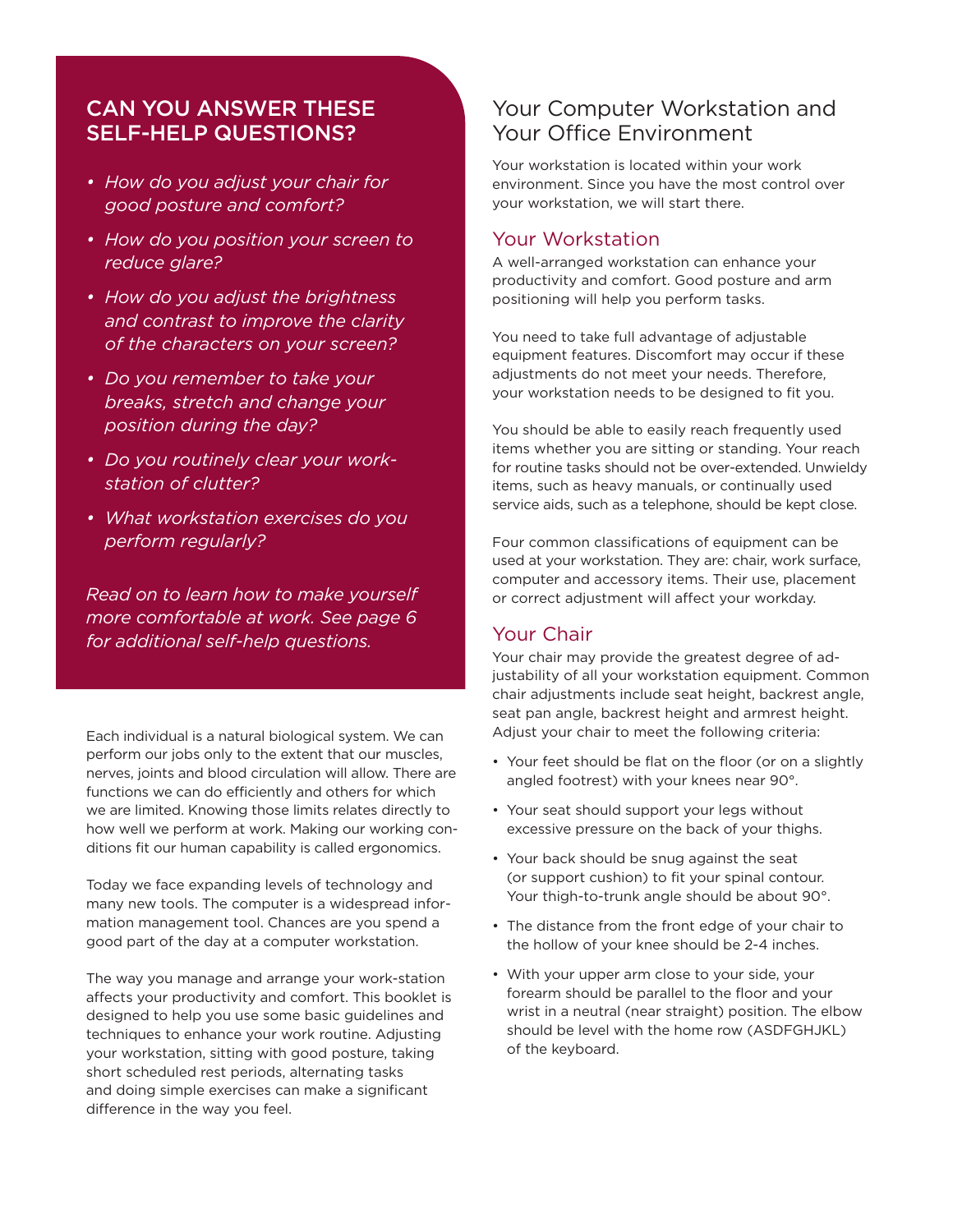

*Recommended Guide for Comfortable Posture*

#### Your Work Surface

The amount of leg room and the height of your work surface are important in making you comfortable. Allow yourself a clear space underneath your work surface for leg movement. Plugs, wires and connectors should be away from your feet.

For computer use, your work surface should be somewhat lower than your desk. A commonly preferred surface height for computer keyboard tasks is 25-26". Conventional tables or desks for writing tasks are usually about 29" high. Adjustable keyboard trays are effective only in limited applications (e.g. data entry operations). Stability of the work surface, mouse support space, and accessibility to the main work surface are important factors to consider.

Non-adjustable work surfaces for keyboards should fit the largest or most frequent user. Footrests can be provided for smaller people in combination with properly adjusted chair height to make the workstation more comfortable for keyboard tasks.

## Your Computer

Your computer consists of a display screen, a keyboard, a central processing unit (CPU), and a mouse and/or other input device. Using the following guidelines when arranging your display screen should provide additional comfort:

• A distance of 20-26" between the eyes and the display screen is comfortable for most users.

- It is essential that the top of the screen be located below eye level. This will reduce fatigue in the neck.
- It is best to have your keyboard and display screen in line and centered. Viewing your screen off-center may cause neck and back stress.
- For an adjustable screen, tilt the top of the display away from you 10°-20°. Placing a flat object under the front of the screen can also give you the desired tilt.
- Place your document holder near the screen at about the same height and angle.
- Keep your screen free of fingerprints and dust. Both reduce clarity.

## Your Input Device

Your keyboard, mouse or other input device should be placed at a height and within a reach that is comfortable for you.

Comfort during inputting and other system navigation depends on arm position. The following points will aid your positioning:

- Your upper arm should be nearly vertical at your sides, with shoulders relaxed.
- Your forearms should be nearly horizontal, elbows near 90°-100°.
- Avoid resting your wrists or forearms on the desk or table edge.
- An optional wrist rest will cushion your wrists *between* data entries. People who rest their wrists during inputting may also find wrist rests comfortable. Location of the keyboard at the edge of the desk – with no wrist rest – is the preferred arrangement.
- Try to keep your hands in line with your forearms.
- Adjust your keyboard angle so that your wrists are neutral (nearly straight).
- The mouse should be located at keyboard height and at a distance which allows the elbow to remain at the side at an approximate angle of 90°. For most people, this positions the mouse alongside the keyboard on the dominant side.
- Other input devices should be positioned within comfortable reach, allowing the user to maintain the recommended arm posture.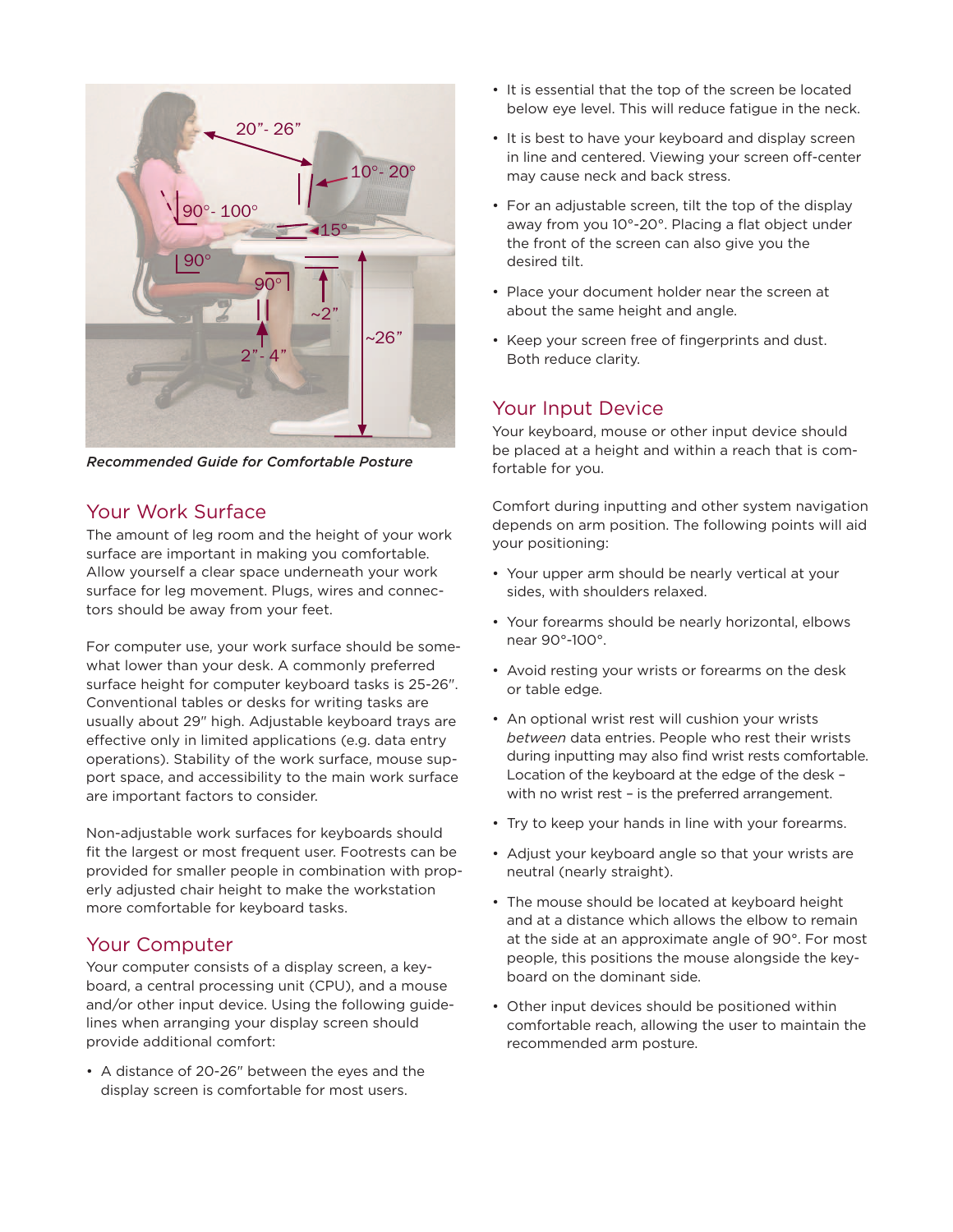

#### Accessory Items

Accessory items can improve your comfort. They are available from office supply sources. The costs are reasonable for the relief they provide.

- phone head set for extensive phone use
- document holder
- anti-glare screen
- wrist rest
- foot rest
- mouse rest
- task lamp

#### Portable Computers (Laptops and Pentops)

Portable computers can be moved around easily. However, most models offer limited adjustability of individual component parts (keyboard, screen) because of their single-unit design. The basic principles of body mechanics and posture apply in all computing situations. Therefore, users of portable units should follow the applicable recommendations discussed in this booklet.

## Telecommuting

The basic principles of ergonomics illustrated in this booklet also apply to telecommuters who work out of home offices or "telebusiness centers." It is important to address issues of the home workstation configuration and work practices.

Preplanning and support in equipment selection are necessary. A successful safety approach to telecommuting should include training programs to address equipment needs, resources, and how to set up a home office. Periodic inspections with proper notice are reasonable.

## The Work Environment

The work environment extends beyond your workstation. You may have little control over it. This is especially true for factors like temperature, ventilation and humidity. Your facilities manager should be notified of problems in these cases. Lighting and noise, however, can be more easily managed.

#### Lighting

Glare is probably the most notable and frequent problem with lighting in a work area. Properly adjusted window treatments (blinds, curtains, reflective films) can reduce glare.

Positioning your display screen perpendicular to windows or other bright light sources reduces the likelihood of glare. If you are uncertain as to the source of the glare, hold a small mirror on the screen. The reflection will help you determine the origin of the stray light. Properly placed partitions can also help block excess light.

Dimmer switches and diffusing cover panels can control man-made light. Repositioning the display screen can eliminate glare. An anti-glare screen may be placed on the display.

Excessively bright light can cause eye discomfort over time. Headaches may result. If you are squinting, the lighting is probably too bright. Sometimes too little light may be the problem. Use a task lamp to supplement lighting for detailed work, writing, or suiting personal preference.

#### Noise

Copiers, telephones, printers, people talking and traffic are typical sources of noise in an office environment.

While noise levels are not usually a health hazard in the office, they can interrupt, annoy and distract. They can negatively affect performance and concentration. To the extent possible, each person should be aware of how his or her own conversations and activities contribute to office noise. A number of control measures are available:

- Schedule noisy activities when few people are around.
- Specify quiet products and equipment for office use.
- Maintain equipment and report problems quickly.
- Move loud equipment away from people.
- Shield, partition, sequester or cover loud equipment.
- Recommend acoustical materials for walls, partitions, ceilings and floors to absorb noise.
- Place equipment on rubber mats to absorb vibration.
- Review office modifications or equipment additions with the people who will be using the office.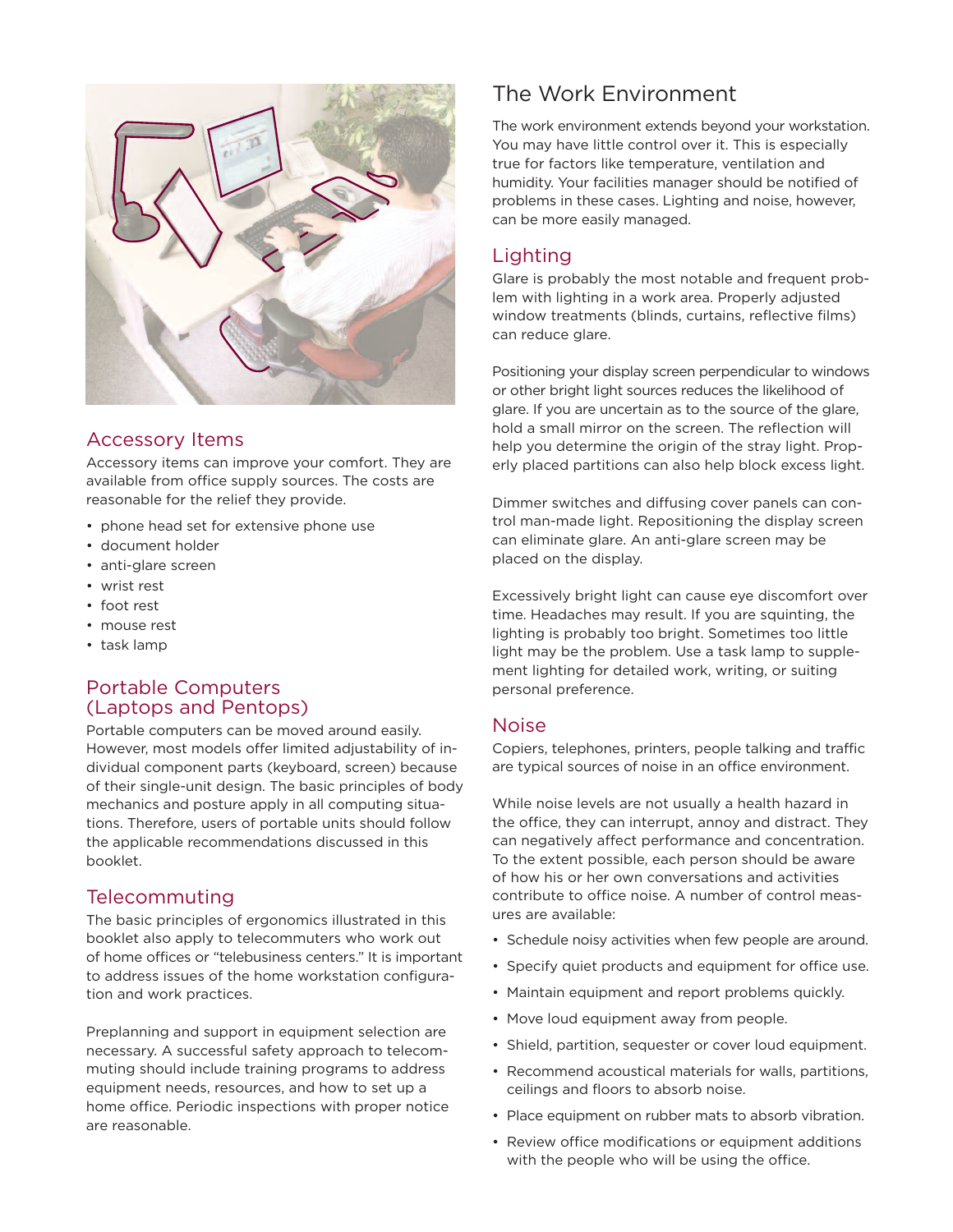## Your Health

Many things contribute to your personal health: exercise, diet, personal habits and medical check-ups. Each of us can and should take an active role in our health.

## Operator Exercises

Maintaining a static, unmoving position can produce muscle tension, stiffness and aches. You know best when discomfort begins to develop. A well-adjusted workstation and alternating tasks can reduce the likelihood of encountering discomfort.

Exercise improves circulation to tense, static or fatigued muscles. Exercise as simple as standing up and stretching, walking to a window or taking regular breaks can help relieve muscle tension and strain. You can remain seated in a stable chair and try some of the following exercises. Repeat them as needed. Do not do them if they hurt you.

*Remember: don't strain; these are relaxation exercises.*



Deep breathing is a good warm-up. Sit up straight. Place one hand on your stomach. Inhale slowly through your nose, hold your breath for 1-2 seconds, and exhale completely through your mouth.



Look away from your task into the distance several times an hour to rest your eyes. With your head steady, roll your eyes slowly in a circular motion clockwise, then counterclock-wise.



Bend your elbows with your hands near your shoulders. Pull your elbows back, bringing your shoulder blades together and stretching your chest.



Alternately open your hand stretching your fingers and then make a fist.



Let your head fall gently forward and to one side. Hold for 5 seconds and return head to midline. Repeat to the other side.



Exhaling, lower your head and slowly roll toward your knees. Let your hands drop at your ankles. Inhal-ing, unwind, slowly raising your head and shoulders to an upright position.



Interlace your fingers, and with your palms facing upward, stretch your arms, pressing your hands upward. Next, press your hands forward at shoulder level.



Grasp one shin. Pull your leg slowly up toward your chest. Hold 5-10 seconds. After lowering your leg, repeat with the opposite leg.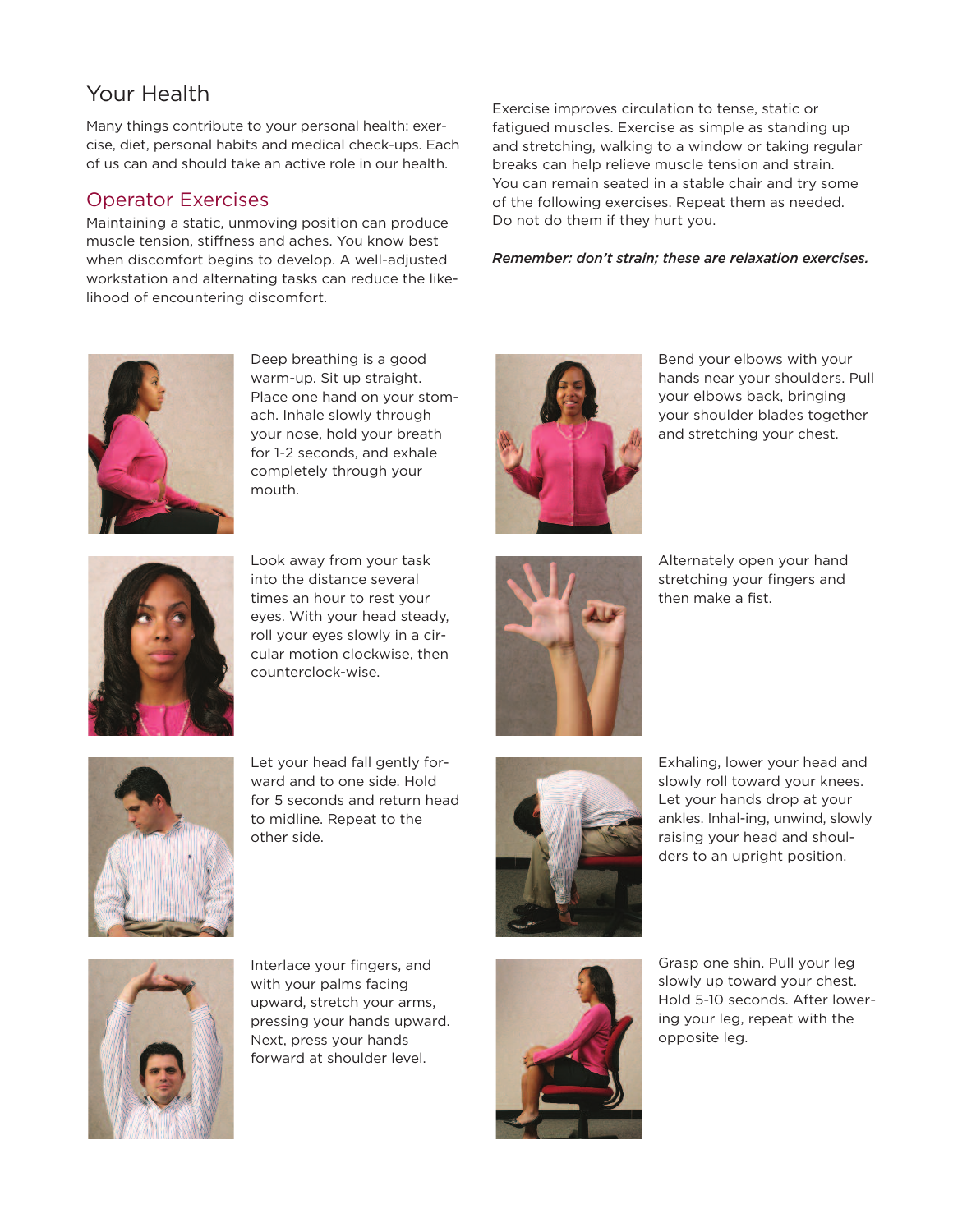## Vision Care

While current research indicates that the light from computer monitors does not present a risk to vision, temporary discomfort can occur. Vision-related discomfort using computers usually results from any number of common causes:

- One person in five needs correction for their vision. Natural changes in vision can begin as early as age 30.
- Undetected vision changes often become noticeable if new tasks using a computer are required.
- Some people do not use their prescription eyewear when they should.
- Improper lighting and humidity levels (too much or too little).
- Prolonged close work and lack of rest breaks may fatigue the eyes.
- Bifocal or trifocal users may tilt their heads back, extending their necks. Over a period of time, neck fatigue may be noticed.
- Use of tinted lenses may strain the eyes because sharpness and contrast of the image can be reduced.
- Maintaining little contrast between the screen background color and the display characters can make characters hard to distinguish.
- The display screen may be located too close or too far away from the eyes.
- People blink less frequently when focusing on a display screen.

#### Radiation and Computers

A recently completed study by the National Institute of Occupational Safety and Health confirmed that computer monitors do not emit hazardous levels of radiation. What is emitted is no higher than naturally occurring background radiation. Present research indicates that no special protection is required by the user.

## Additional Self-Help Evaluation Questions

These questions supplement the questions listed inside the front cover of this booklet. After reviewing the material in this booklet, you are probably in a much better position to answer these questions. If you are unable to answer them, or have additional questions, contact the appropriate resource person in your office to request assistance.

- Do you take responsibility for your own comfort at home and at work?
- Do you know who to call with a workstation problem?
- If you cannot see your work clearly, what should you do?
- Can you conveniently reach the materials you need?
- If you sit in one position for long periods of time throughout the day, what can you do to reduce fatigue and discomfort?
- If you perform the same task for long periods of time throughout the day, what changes can you make to increase your comfort?
- Have you adjusted your workstation to the best of your ability?

#### In Summary

Modification of your personal routines can help to reduce the influence of fatigue. These daily routines and workstation adjustments should match your assigned tasks. You know best when this has been accomplished. If your workstation restricts your productivity or makes you uncomfortable, discuss the circumstances with your supervisor. Through these actions and early intervention, you can be the most effective agent of change.

#### **www.thehartford.com/losscontrol**

Exercise, including those identified in this document, may result in injury. Always consult with your physician or health care professional before beginning any new exercise program or performing any new exercises, particularly if you are pregnant or nursing, elderly, or have any chronic or recurring physical conditions. If you feel faint, dizzy or have physical discomfort at any point during the performance of these exercises, stop immediately and consult a physician.

The information provided in these materials is intended to be general and advisory in nature. It shall not be considered legal advice. The Hartford does not warrant that the implementation of any view or recommendation contained herein will: (i) result in the elimination of any unsafe conditions at your business locations or with respect to your business operations; or (ii) will be an appropriate legal or business practice. The Hartford assumes no responsibility for the control or correction of hazards or legal compliance with respect to your business practices, and the views and recommendations contained herein shall not constitute our undertaking, on your behalf or for the benefit of others, to determine or warrant that your business premises, locations or operations are safe or healthful, or are in compliance with any law, rule or regulation. Readers seeking to resolve specific safety, legal or business issues or concerns related to the information provided in these materials should consult their safety consultant, attorney or business advisors.